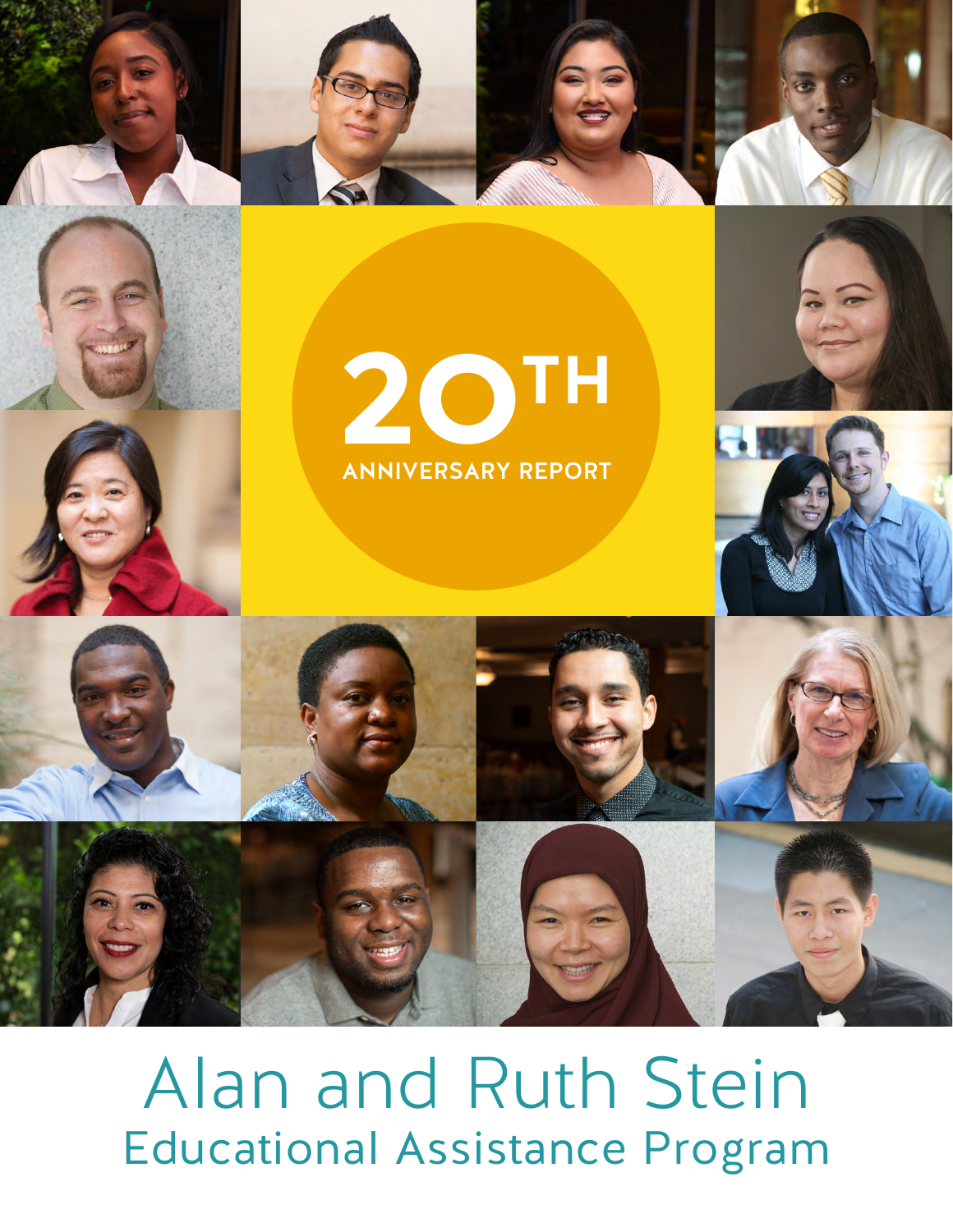The Alan and Ruth Stein Educational Assistance Program supports residents living in BRIDGE communities with scholarships of up to \$6,000 to pursue their educational and career aspirations. The program provides flexible funding, covering expenses not typically covered by financial aid and education programs. All residents are encouraged to apply—from college-bound high school seniors to people entering the workforce or working adults seeking to acquire new skills or change careers



"The value of education is immeasurable when you see how it can change people's lives for the better." —Alan Stein

"It has completely changed my prospects and overall perspective on life. My education has allowed me to provide a comfortable life for my family, and has given me the opportunity to enjoy a fulfilling and meaningful career."

— Scholar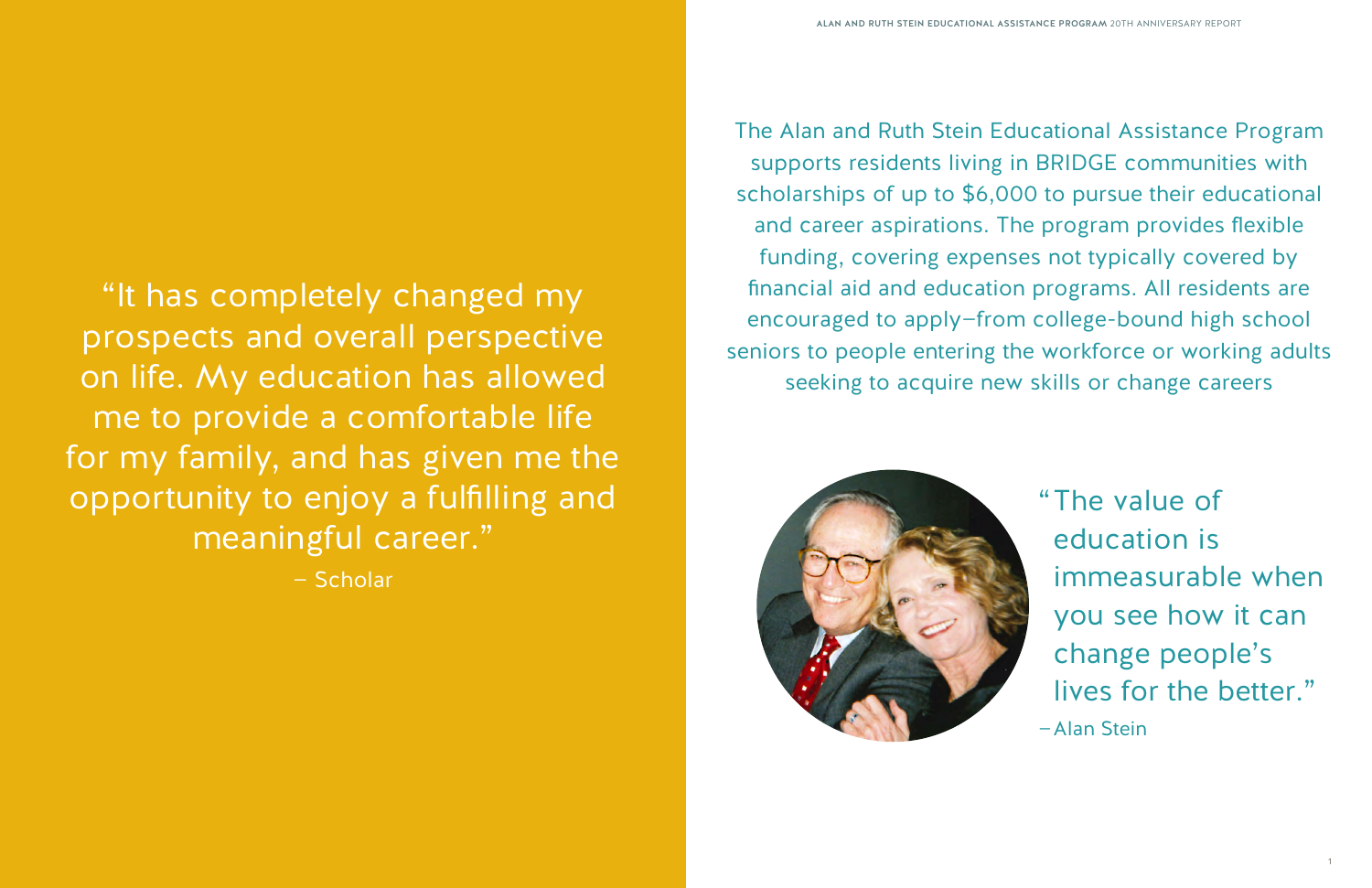#### Popular Fields of Study

- <sup>2</sup> www.hacla.org
- <sup>3</sup> 20 Stein and Colwell awards totaling \$100k have been awarded to-date

## Through the Years

<sup>1</sup> www.rebuildpotrero.com

<sup>4</sup> The Kent Colwell Scholarship, named in honor of a longtime friend and late Board member, has awarded \$217,000 to 14 scholars pursuing degrees in business and accounting. Scholars are eligible for up to four years of funding (\$10,000 each year) to use toward tuition, books, childcare and other expenses while pursuing their degree.

<sup>5</sup> Choice Neighborhoods | HUD.gov / U.S. Department of Housing and Urban Development (HUD)

**#3 Health Sciences** 



**#1** Social **Sciences** 

**#4 Science** 





| 1999                                                                                                             | 2001                                                                                                                                                                     | 2002                                                                                                                                                                                                                                                                                                                          |
|------------------------------------------------------------------------------------------------------------------|--------------------------------------------------------------------------------------------------------------------------------------------------------------------------|-------------------------------------------------------------------------------------------------------------------------------------------------------------------------------------------------------------------------------------------------------------------------------------------------------------------------------|
| <b>Resident survey</b><br>revealed the need<br>for educational<br>assistance for<br>residents                    | Scholarship program<br>launched, named after<br>founding Chairman Alan Stein<br>and his wife Ruth, who seeded<br>the first \$100,000<br>Awarded first<br>10 scholarships | Special scholarships:<br>Los Padrinos, funded by<br>former Board member Ernie<br>Vasquez and African American<br>Achievement, funded by Board<br>member Ray Carlisle                                                                                                                                                          |
| 2008                                                                                                             | 2009                                                                                                                                                                     | 2014                                                                                                                                                                                                                                                                                                                          |
| <b>Board allocated</b><br>\$1 million windfall<br>from asset sale to<br>program in honor of<br><b>Alan Stein</b> | Awarded<br><b>100th</b><br>scholar                                                                                                                                       | Raised \$1 million since<br>scholarship launch<br>Expanded scholarship opportunity<br>to all residents living in Potrero<br>Terrace and Annex in San<br>Francisco <sup>1</sup> , and Jordan Downs<br>in Watts, Los Angeles <sup>2</sup> , as part of<br>BRIDGE's commitment to public<br>housing transformation. <sup>3</sup> |
| 2017                                                                                                             | 2018                                                                                                                                                                     | 2020                                                                                                                                                                                                                                                                                                                          |
| Launched<br><b>Kent Colwell</b><br>Scholarship <sup>4</sup>                                                      | Expanded program to<br>residents living in BRIDGE<br>communities in Oregon<br>and Washington                                                                             | 10 new scholarships created and<br>set aside for residents living in<br>Jordan Downs, as part of U.S.<br>Department of Housing and<br>Urban Development's Choice<br>Neighborhoods Initiative <sup>5</sup>                                                                                                                     |
|                                                                                                                  |                                                                                                                                                                          | Awarded 375th                                                                                                                                                                                                                                                                                                                 |
|                                                                                                                  |                                                                                                                                                                          | scholarship!                                                                                                                                                                                                                                                                                                                  |



**\$4,800** average award size

**\$2,059,000** total awarded

3

**#2** Nursing

**#5** Business & Accounting

25% Black, 28% Hispanic, 18% White, 16% Asian, 9% Another race, 4% Middle Eastern, 2% Native American/Alaskan

> BACHELOR'S DEGREE **O** VOCATIONAL OR TRADE SCHOOL CERTIFICATE

- ASSOCIATE'S DEGREE
- **MASTER'S DEGREE**
- DOCTORATE DEGREE

**16-70** years old 27 average age

Degrees & **Certificates** Attained



ن<br>م

3%

57%

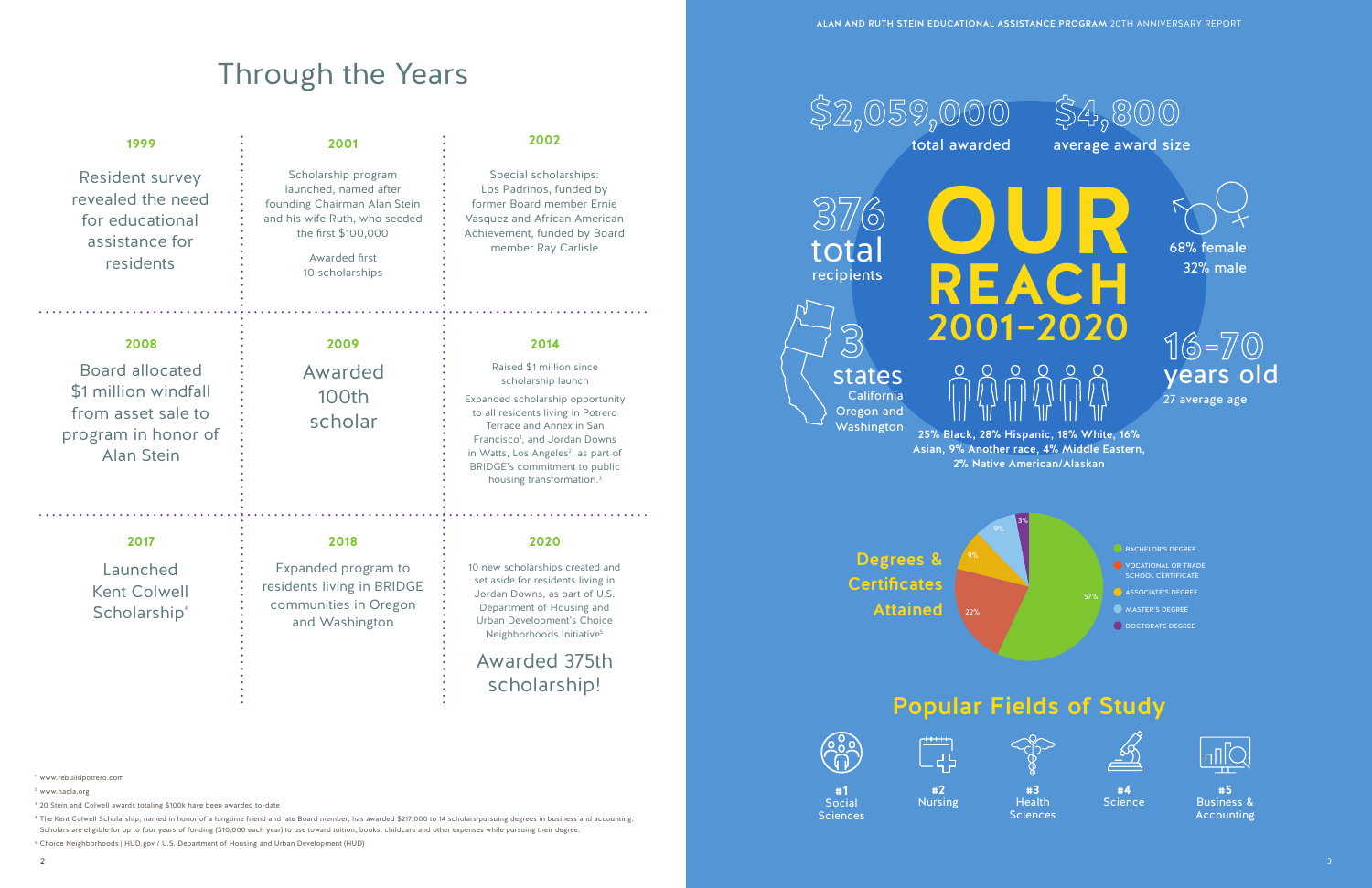# **OUR IMPACT**

"The impact on me and my family is beyond words. It's not just the money, but someone cared and trusted me enough and wanted me to succeed."

— Scholar



Over the years, the program has grown to support more scholars with more dollars.



An independent analysis of income changes among recent scholarship recipients showed that over half saw an increase in their employment income two years post-award. Scholars' average income growth ranged from 111-284% — far above the average wage increase (3-5%) for Californians during the same time period. This suggests that scholars' pursuit of vocational and college education catalyzed their income growth to levels higher than state economic trends.

"I was a big role model not only to my kids, but almost everyone around us…I feel proud of myself that I could make positive impacts on others."

— Scholar

Scholars grew their incomes at rates above and beyond the typical Californian<sup>6</sup>

"Programs such as this are hugely important in helping people with dreams of a better life... Having a helping hand during those times when you need it most goes a lot farther than most people realize."

— Scholar

"I was worried about how and if I would be able to pay for what my financial aid did not cover. When I received this scholarship, it took a lot of weight off my shoulders."

— Scholar

"I am breaking the generational poverty gap in my family."

— Scholar









**95%**



### **!**

of scholars have more time to focus on their studies

of scholars unanimously shared they are role models to others

of scholars worry less about money

Scholars overwhelmingly agreed that their education afforded them better career opportunities and supported their ability to earn a good wage

of scholars completed their programs and 39% are on their way to completion

of scholars encouraged their friends and families to go to school

of scholars take out fewer student loans

#### Scholarships directly supported scholars in pursuing and finishing their education

Scholarships inspired scholars' family members and friends to pursue their education, too

#### Scholarships reduced financial strain and stress on scholars and their families

Scholarships reduced financial strain and stress on scholars and their families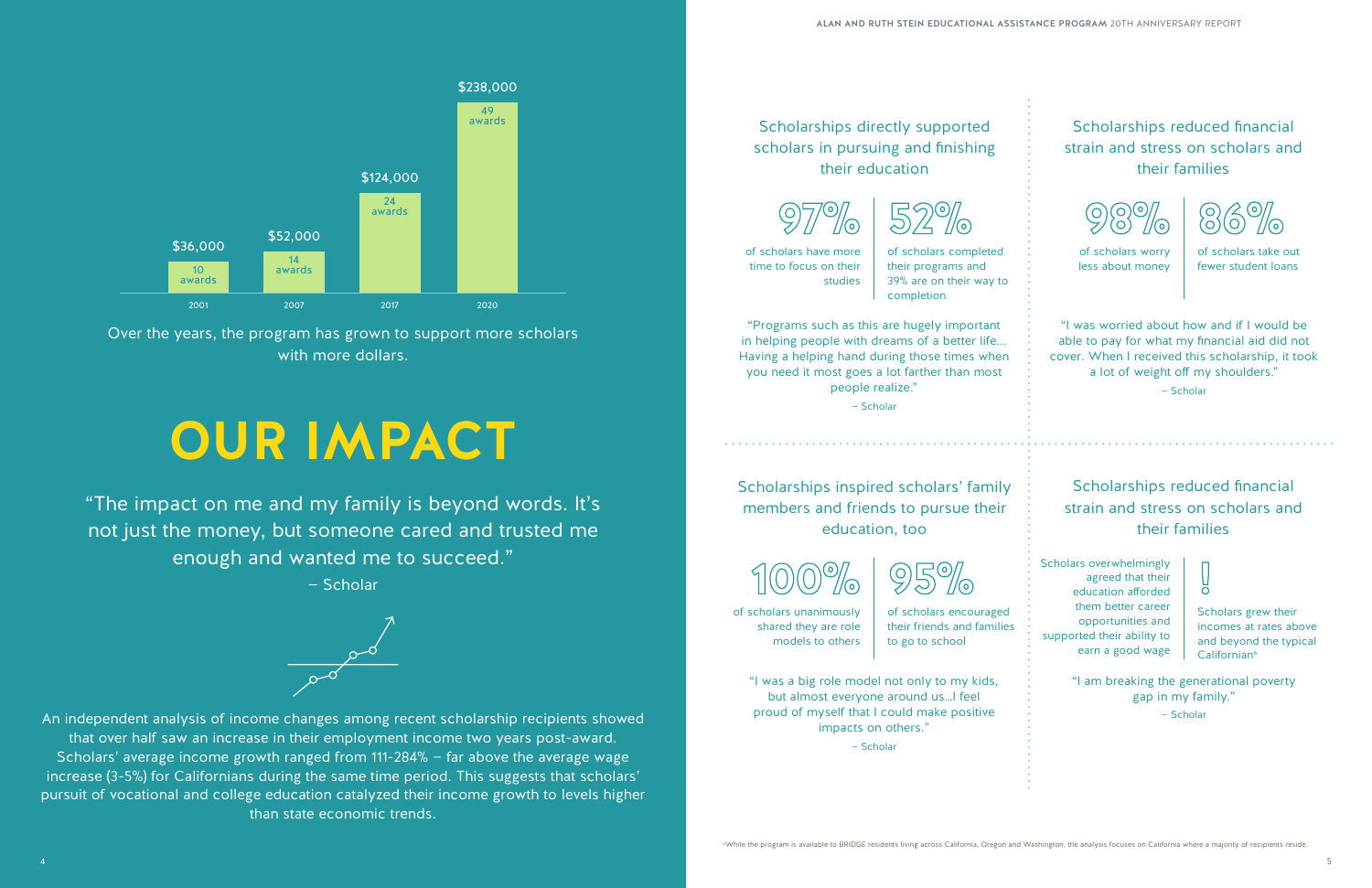Shane completed his undergraduate degree and maintained a 3.9 GPA while juggling a part-time job and a family. Shane went on to earn a Master's in neuroscience from the University of Pennsylvania and now works as a project manager in the clinical trials field. Shane credits BRIDGE and the scholarship for a large part of his success.

Karen received a Stein Scholarship, which provided her with the financial assistance she needed to attend school and become the first in her family to graduate from college. Karen has since graduated from San Francisco State University with a degree in public health education and a minor in holistic health and is currently working at a nonprofit health care provider.





German had years of experience doing body work on cars for friends and through volunteering at local body shops. "My parents always said to keep studying," he said. "By volunteering, I've gotten all the hands-on skills needed. Now I'm ready to move on to the next step and get certified." With the help of a Stein Scholarship, he pursued a certificate in collision repair and refinishing at an automotive training school. Abdurrahman Aburwein Adetola Williams

## Scholarship Highlights Scholarship Recipients

Adi Duenas Alvarez Afroz Banu Mirza Ahmed Abdul Wahid Aisha Malakzay Alan Chu Aleksis Livshits Alexandria Ferrey Allison Hon Allison Wine Amy Alfaro Amy K. Chavarria Ana Gaby Orozco Anahita Soroushi Anayeli Hernandez Andebrhan Elfu Andre Helms Andrea Ozuna Andrew Kingwell Angel Lam Angela Li Angela Maweu Angela Xhurape Angeline Leonard Anh Nguyen Tran Anisha Pathak Benjamin Anlora Gipson Anna Kho Anthony Pamintuan Antoine Davis Antoinette Sanders Araceli Hernandez Arezoo Sayflari Arfat Adil Arryonna Pinkney Arthur Okorie Arya Kashani Asal Bastani Assadollah Assadyari Avery Ardent Aza Tetelman Azeb T. Kidane Brett Jonathan Bieber Briana Guerrero-Vega Brittany Rivas Britteny Floyd-Mayo Bryan Harrison Cheryl Perez Chi Young Park Chim Lung ChocaLee, L. Mathieu Chris Cao Christian Madrigal Mukal Christina Flores Lopez Christina Phan Christine B. Baker Christopher Nguyen Cao Daniel Situ Danielle T Jackson Danyom Berhane Dario Salcido David Deharo David Hill David Parsons Daya Predon Dayana Salazar Delara Derakhshanian DeLonzo Pope Delores Jackson Demarco Hargrove Diana Abrams Diane Wing See Lee Dina Smirnova Dionshane'e Campbell Dosbal Aibyek Du H Tran Edelawite Tefera Edishoo Babaamanesyan Ehsan Yousefi Elia Rubio Elizabeth Hodges-Penalozo Elizabeth Joy Kingsbury Elizabeth Mora Elizah Wainaina Elsy Teyer Emily Annette Limas Emily Sandoval Enkhbat Munkhbold Ephrem Tewolde Erik Sanchez Erika Lopez Erika Tuhwe Ernest Sadovnikov Ernesto Robledo Ethan Phwan Etta Lee Eva Munoz Ezihe Akudo Ekpemiro Faraz Ozlati Farhat Noori Farzan Mojgani Fatima Fuentes Fatima Roldan Felicia Shaw Frank Brogan Fredonia Thompson Gabriella Nunez Genai Renz German Arango Gina Davenport Girma Tadesse

Christy Van Waas Courtney Warren Curt Leong Gloria Lemus

Gloria Lopez Gloria Trujillo Gwendolyn Love Halla Alexandra Wallace Hana McQuinn Harmona Beshah Heath Bernstein Hedali Robledo Hedaya Aburwein Henry Ostenoorf Henry Romero Hunter Lee Mills Iman Hebbar Imel Babaamaniesian Imperial Hyde Ivette Lorenzo Jaber Ansari Pegah Jafar Ahrar Jalil Sadat Jamion Wright Jane Hansen Jane Scarlett Kim Jawad Hebbar Jazelle Lynette Washington Jennifer Cortez Jennifer Kenning Jesse Taylor Jessica Correa Jessica Fernandez Jessica L. Salcedo Jessica Rene Romero Jessica Reyes Jewelle Alyse Brown Ji W. Shin Jiawei Huang Jiawen Huang Jibranh N. Ortega Jocelynn Eaton Joe Vazquez Johnny Segovia Jose Avila Jose Uribe Josefina Villavicencio Joseph S Pak Jourdan Clark Joy J. Bao Joy Williams Joyce Lopez Julia Garcia Julie Liang Karen Ivania Monterroso Katherine A. Dias Kathryn Robarge Katrina Nelson Kaylah Hernandez Kenneth Riggins Kerrin Moote

Kevin Safaie Keyvan Farhad Kien Ngo Killian Metzger Kimberley R. Reed Kimberly McArthur LaDonna Bonner Larisa Kolyvayko Laseana James Lemlem Ghebremakiam Leonids Markusins Lin Hein Lisset Stevenson Lizbeth Robledo Lori Jang Lourdes Best Luis Cervantes Luxi Wan Lydia Esparza Mahlet Shenkute Maksim Fudym Maral Aibyek Maria A. Gonzales Maria Consuelo Arana Mariah Sapp Mariam Nabiyar Mariana Anahi Rodriguez Mariana Salazar Marlena Nicolas Martha Martin Martha McBlair Maryam Ghorbani Maryman Nazarlazar ordshahi Matthew Fray **Matthew Metzger** Maua Nyamkeky Maxim Smirnov Maxine Umeh-Garcia Meg Davis Mehari Teklebrehan Melanie Wine Melissa Diaze-Uribe Melodee Celise Michael Lam Michele E. Bryant Michelle Farshidpour Miguel Dimas Mindy Tons Miranda Cariaga Mirwais Sahak Mohammad Yousefi Monica Ferrey Monique Angela Hill Monserrat Cuevas Mouncef Lazim Moying Tsui Naeyeon Kim

Naomi Embleton Nazir Noori Negar Jesmani Negar Natalie Ghayoumi Neomi Square Nergal Issaie Netsanet Kifle Ngan "Ashley" Cao Nicole Gaston Niesha Lazette Gooden Nima Kashani Nishtha Jolly Norlisha Long Nzechi Nwaokoro Olga Lidia Sedano Pablo Chavez Parvin Ansari Patricia Calderon Paula Carrasquillo Phuong Tri Nguyen Portia Jackson Ramin Farhad Ramses Cerda Raquel Fiorello Regina Porras Rhianna Marie Craig Rhonda Roberts Rizza Gordon Robert Triplett Rokiah F Cutkelvin Romina Eliehordoshahi Rosa Prieto Rose Baty Roxanne Suzuki Roxanne Wilkinson Rozina Hossainkhil Ruka Al-Hassan Ruzanna Agadzhanova Ryan Hansen Sabrina Fields Sabrina M. Simmons Sabrina West Sade Jacquelyn Jackson Saemi Bodam Whang Sahar Khooshab Sahar Saffi Saide Aguilar Sandra Okoye Sara Koss Sarah Derho Saul Jacobo Scedric Jackson Seblewongel Shenkute Shamari Inola Alexander Shane Carl Allen Shanice Mitchell Shannon Lee Shaun Geahigan

Shayonni Rollersmith Sherolyn Sampson Shirin Asgari Shiva Ghavami Shonte Johnson Siham Merzougui Sonia Melinda Vizcarra Soosan Zahedi Spozhmai Nabiyar Stanislava Paina Stephanie Lynn Boggs Sueper Beh Susan Boles Susanna Zheng T Mwaura Talitha Saldivar Tamekia Eugene Tanesha Nicole Jacobo Tara Gharai Taylor Mansir Teneedsha Hendrix Thanh Truc Thi Nguyen Theresa Huoang Tiffany Clay Tiffany Davis Tishira Metcalfe Travis Esparza Trent Taylor Tresean Bishop Tyson P. Bizzigotti Tzu Feng Leung Uriel Hernandez Uyen Huynh Vanesa Jimena DeHaro Vanessa Lopez Vanessa Tamayo Veronica Medina Veronica Perez Victor Alfonso Avina Espinoza Victoria Daryoush William Atkinson Xiomara Hartzler Yesenia Aguilar Yolanda Johson Yonis Mudley Younis Nabiyar Yuliana Morales Yvette Arroyo-Agredano Zhiyin Yi Zita Arinze Zohal Nabiyar Zohra Sadat

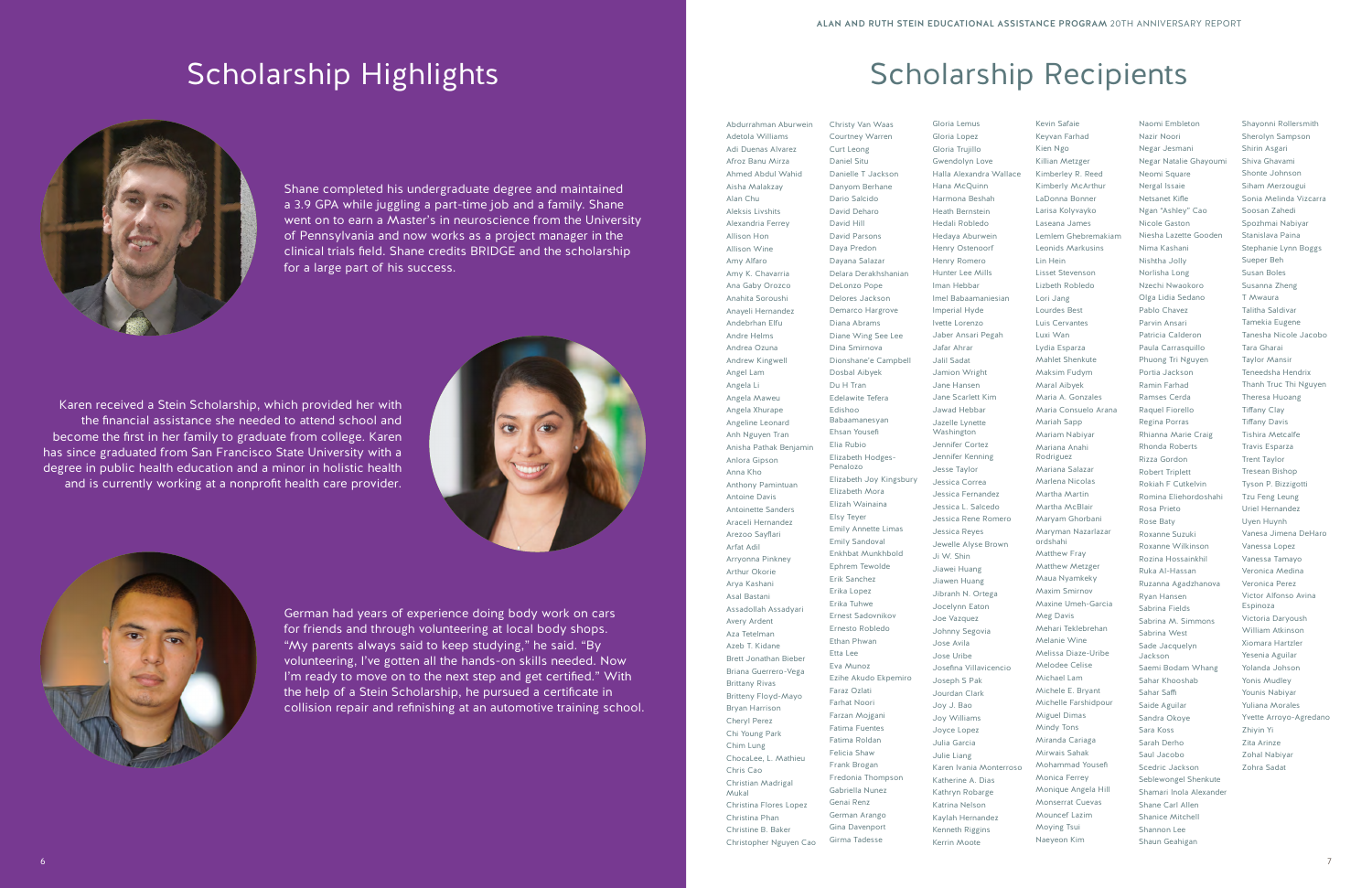A & B Construction Douglas and Nancy Abbey Richard and Connie Adams Arthur J. Gallagher & Co. Barbara B. Bakar Bank of America Paul B. and Jean R. Barnhart The Bernard Osher Foundation Bocarsly Emden Cowan Esmail & Arndt LLP Cahill Contractors Cannon Constructors, Inc. Capital One Capital Partners Holding, Inc. Citibank CohnReznick, LLP Kent and Peggy Colwell Deacon Construction Don Terner Memorial Fund for People In Need Evelyn & Walter Haas, Jr. Fund Everyday Energy Farella Braun + Martel LLP Robert and Sharon Freed The George M. & Adelaide M. Keller Foundation Scott and Jessica Gerber Goldfarb & Lipman Holland Partner Group Holliday Development I. Donald Terner Legacy Fund IHP Capital Partners J.H. Fitzmaurice, Inc. The John Stewart Company John Laing Homes Koret Foundation L & D Construction Co., Inc. Frank Longobardi Lubin Olson & Niewiadomski LLP

Marx Okubo Associates McLarand Vasquez Emsiek & Partners Herbert and Susan McLaughlin John and Michele McNellis Barbara and Thomas Metcalf Miller, Starr, Regalia Law Mimi & Peter Haas Fund Mithun Architects Bill and Ursula Moffett Beth Mullen CPA Ron and Mary Nahas Nibbi Brothers General Contractors NID Housing Counseling Agency Ken and Deborah Novack Dennis and Gloria O'Brien The O'Brien Family Foundation Peter and Christy Palmisano The Richard & Rhoda Goldman Fund Saarman Construction, Ltd. Prentice and Paul Sack Sares Regis Group of Northern California Rita Schreiber Segue Construction, Inc. Signature Development Group The Stein Family: Alan and Ruth Stein, Paul and Ellie Stein, Julie Stein, Jennifer and Christopher Boyd, and all of their children John and Augusta Stewart Michael and Donna Stieger Swinerton Builders Van Meter Williams Pollack John Varones Ernie and Socorro Vasquez Walsh Construction Co. Wells Fargo Bank World Savings Y & H Soda Foundation

"In addition to having the opportunity to meet so many of the scholars over the years and feel their commitment to their education despite personal obstacles, I've also seen how the flexibility of the scholarship has helped so many overcome that last hurdle to their education. Non-traditional funding such as cosmetology starter kits, the initial set of tools for a mechanic, and childcare expenses that allowed single parents to attend school made all the difference to so many of our scholars." — Lara San Pedro, Scholarship Program Administrator for 10+ years and active donor

A special thanks to Scholarship administrators, BRIDGE staff and Board of Directors; and program evaluator, Harder+Company Community Research.

BRIDGE is grateful for each and every donor who has helped to make our Stein Educational Assistance Program possible, and we would like to give special thanks to those who have given \$10,000 or more to support this program. Please see their names listed below.

No gift is too small. A \$4,000 scholarship can pay for \$3,000 in childcare, \$600 computer and \$400 lab equipment. To make a gift to the Scholarship programs, visit us online at [bridgehousing.com/donate](https://www.bridgehousing.com/donate) or contact Julianna Benfica at [jbenfica@bridgehousing.com](mailto:jbenfica@bridgehousing.com)

# A Word of Thanks & Your Support

## Our Donors

Stein Scholarships are accessible. Application materials are translated into six languages, ensuring as many residents as possible can equitably access the program.

Stein Scholarships are flexible. Scholarships cover unique expenses—such as transportation, childcare, computer, technology and equipment—that are not typically covered by traditional financial aid and scholarship programs.

### Program Highlights